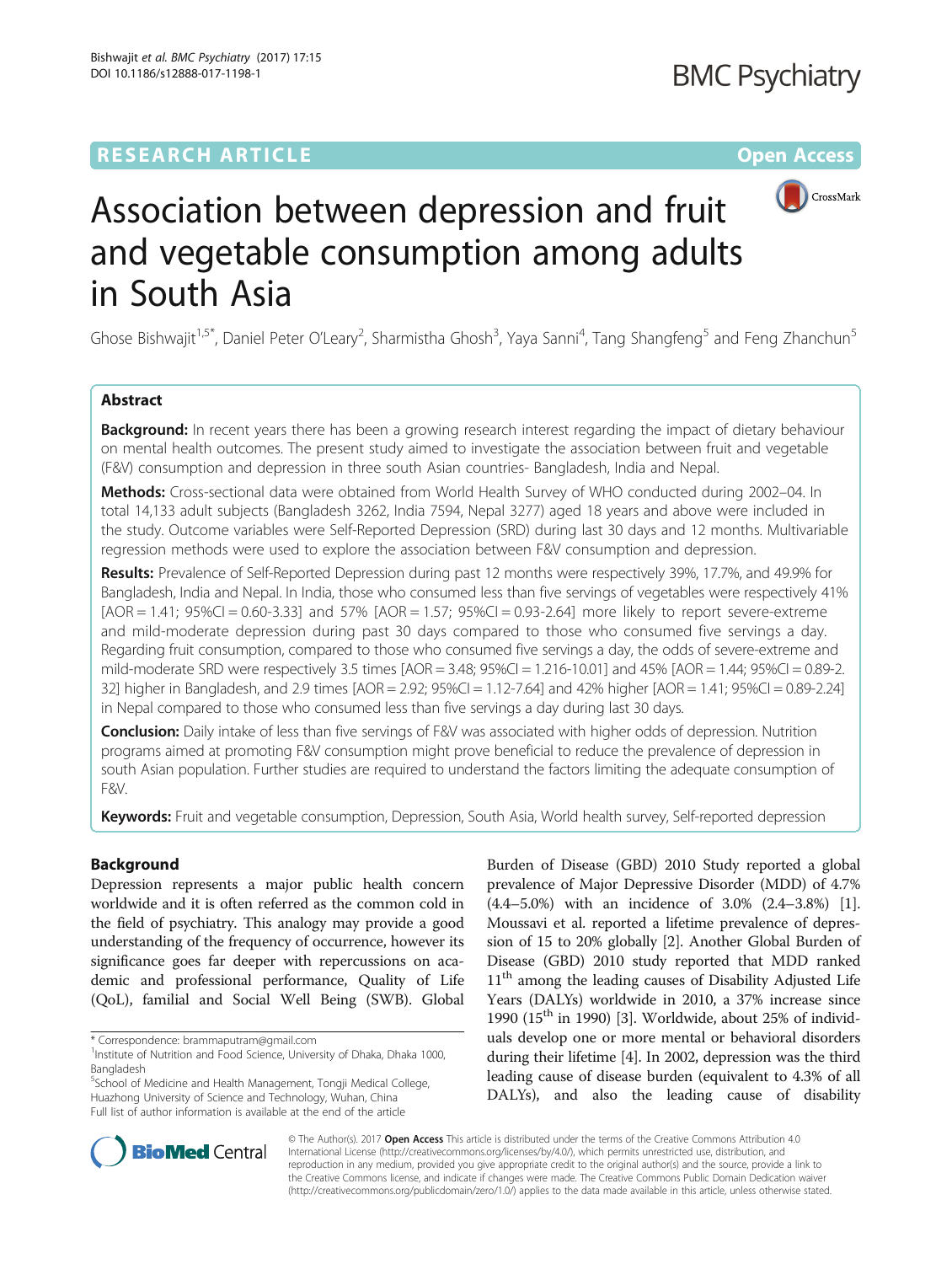responsible for 13.4% of Years Lived with Disability (YLDs) in women and 8.3% in men [\[5](#page-7-0)]. According to the World Health Organization, depression is projected to be a leading cause of disability worldwide by 2020, second only to ischemic health disease [[6\]](#page-7-0).

There is a growing volume of research dedicated to investigating the epidemiology and rising prevalence of depression, the risk factors, and devising preventive and intervention measures. Some have attributed the increasing prevalence to the changing lifestyle brought by modernity and to the depressiogenic/stressogenic environment it has brought along e.g. dietary changes, urbanization, social inequality and isolation, loneliness, sedentary lifestyle, sleep-deprivation [[7](#page-7-0)–[9](#page-7-0)]. Certain lifestyle related issues and adoption of unhealthy behaviours function as contributing factors to poor physical health outcomes and give rise to higher incidence of psychological disorders [\[7](#page-7-0)–[10\]](#page-7-0). Pharmacological treatments of depressive disorders have experienced remarkable progress over the course of past 4–5 decades and constitutes to be the main therapeutic approach for depression. However, non-pharmacological management (e.g. dietary behaviour, physical activity) of psychological disorders are also gaining increasing attention. For instance, there has been a renewed interest in the potential role of dietary management such as fruit and vegetables consumption in preventing Non-communicable Chronic Disease (NCDs) including mental illnesses [\[11](#page-7-0), [12](#page-7-0)]. According to some estimates, inadequate fruit consumption is the most prominent dietary risk factor for global disease burden and responsible for about 4.9 million (95% CI 3.8–5.9) deaths and 4.2% (95% CI 3.3–5.0) of global DALYs [\[13](#page-7-0)].

Fruits and vegetables are regarded as essential components of a healthy diet for their low energy content and rich sources of micronutrients, fiber, and other large number of bioactive compounds with potential effect on brain and overall health [[14\]](#page-7-0). One widely accepted mechanism for higher fruits and vegetables consumption on better mental health is that antioxidants defend against the negative effects of oxidative stress, which is associated with depression [[15](#page-7-0), [16\]](#page-7-0). Moreover, antioxidants are shown to have beneficial effects on inflammatory markers which are associated with elevated levels of depression [\[17](#page-7-0)]. Regular consumption of fruits and vegetables can help body fight against the causative agents and cope up with depressive syndromes. Dietary guidelines by WHO/FAO recommends a minimum of 5 servings (400 g) of F&V/day that provides a reasonable amount of micronutrients which may contribute to favorable cardiometabolic outcomes [\[18](#page-7-0)]. However, in many Low and Middle-Income Counties (LMICs) the level of F&V intake is far lower than this level. In South Asia for instance, F&V intake among adults in India and

Pakistan was reported at about 100 g per capita per day or less, compared to 300 g in Europe and the USA [\[19](#page-7-0)]. Country level data on F&V consumption are not available, however different sources suggest that average number of vegetable servings on the days when vegetable was consumed were of 3–3.4 servings in Matlab, and 1.3-1.5 servings in Vadu, India [[19](#page-7-0)]. A multi-country study reported 74% lower than recommended level of F&V consumption among adult population in India [\[20](#page-7-0)]. Though several researches have provided evidence on the role of F&V consumption in the prevention of chronic diseases on South Asian population, there is no study so far conducted in the context of psychological disorders. With an aim to address this gap, we conducted this study exploring the association between the frequency of F&V consumption and Self-Reported Depression. It should be noted that data on dietary pattern and mental illness are very limited in this region. We utilised datasets from the World Health Survey (2002–04) which is the first to provide country representative data on these indicators in South Asia.

#### Methods

#### The survey

This study is based on data extracted from World Health Survey of WHO conducted between 2002 and 2004 which are available from WHO upon request. The program is operational in 70 countries including four south Asian nations namely Bangladesh, India, Nepal and Sri Lanka. Objectives of the WHO funded survey were to provide reliable, nationally comparable data on a wide range of health and socioeconomic indicators that are necessary for monitoring performance and responsiveness of health systems progress towards public health related goals [\[21\]](#page-7-0). The target population were randomly selected male and female adults aged 18 years or over residing in non-institutional settings (e.g. excluding military reservations, or other non-household living arrangements). For those who were in a health institution (e.g. hospital, hospice, nursing home, home for the aged, etc.) at the time of household visit, interview was conducted either in the institution or upon their return to their household if within a period of two weeks from the first visit to the household.

The interviews were done face-to-face in the local language using pencil and paper questionnaires. Each interview lasted for approximately sixty minutes depending on the comprehension and literacy level of the respondent. Interviews were conducted by qualified personnel familiar with the local culture, customs and the language. Multistage cluster sampling method was employed to include eligible individuals and the number of individuals selected were 5924 for Bangladesh (response rate 94%), 9977 for India (response rate 97%), 8818 for Nepal (response rate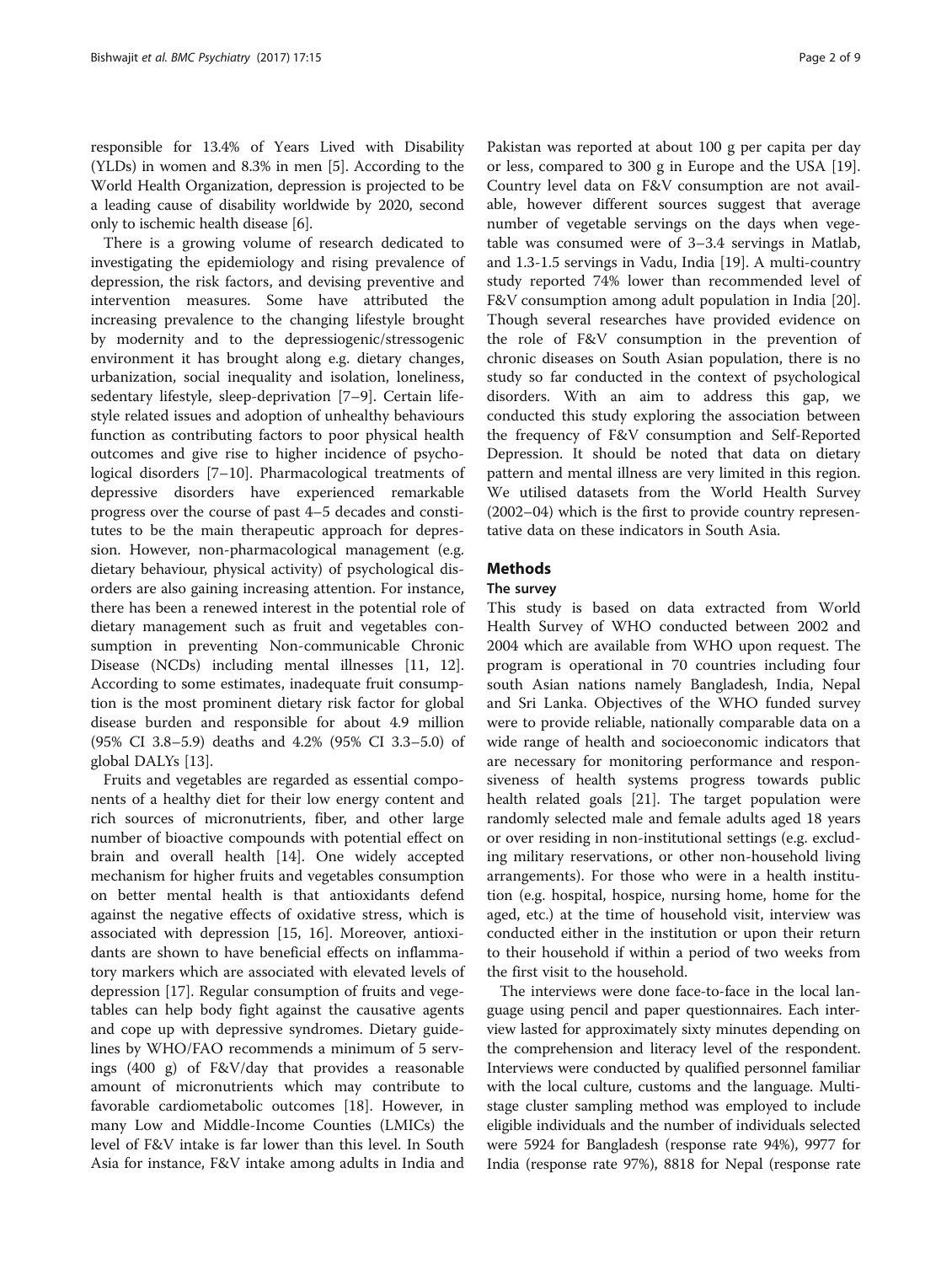<span id="page-2-0"></span>Table 1 Basic sociodemographic characteristics of the sample population

| Variables                 | Bangladesh    | India         | Nepal         |
|---------------------------|---------------|---------------|---------------|
| Age Mean(SD)              | 39.66 (15.31) | 39.11 (15.32) | 42.65 (16.58) |
| $18 - 29$                 | 28.6          | 30.7          | 24.7          |
| $30 - 39$                 | 26.4          | 25.2          | 23.6          |
| $40 - 49$                 | 20.6          | 18.0          | 19.0          |
| $50 - 59$                 | 11.4          | 12.3          | 12.5          |
| $60+$                     | 13.0          | 13.7          | 20.2          |
| Sex                       |               |               |               |
| Female                    | 57.2          | 52.2          | 63.1          |
| Male                      | 42.8          | 47.8          | 36.9          |
| Currently married         |               |               |               |
| Yes                       | 57.2          | 76.8          | 80.8          |
| No                        | 42.8          | 23.2          | 19.2          |
| Educational attainment    |               |               |               |
| Nil                       | 44.2          | 39.6          | 69.3          |
| Primary                   | 43.1          | 27.0          | 21.5          |
| Secondary                 | 9.7           | 23.0          | 8.5           |
| Pre-university/University | 3.0           | 10.3          | 0.6           |
| Job                       |               |               |               |
| Govt. employee            | 2.7           | 4.7           | 2.3           |
| Private employee<br>5.5   |               | 10.4          | 1.5           |
| Employer                  | 36.9          | 39.3          | 63.0          |
| Not working for payment   | 54.9          | 45.7          | 33.1          |
| Smoking habit             |               |               |               |
| Daily                     | 41.0          | 31.2          | 39.2          |
| Yes. not daily            | 4.8           | 3.0           | 6.3           |
| Non-smoker                | 54.2          | 65.7          | 54.5          |
| Alcohol                   |               |               |               |
| 6.5<br>Yes                |               | 10.5          | 36.1          |
| No                        | 93.5          | 89.5          | 63.9          |
| Satisfaction with health  |               |               |               |
| Very dissatisfied<br>7.9  |               | 5.1           | 6.8           |
| Dissatisfied              | 18.1          | 14.9          | 23.3          |
| Neither                   | 31.3          | 21.5          | 28.0          |
| Satisfied                 | 35.5          | 48.8          | 38.5          |
| Very Satisfied            | 7.2           | 9.8           | 3.4           |
| Fruit consumption         |               |               |               |
| $<$ 5                     | 94.9          | 94.9          | 91.4          |
| 5                         | 2.5           | 2.2           | 6.5           |
| $5+$                      | 2.6           | 2.9           | 1.1           |
| Vegetable consumption     |               |               |               |
| $< 5$                     | 86.2          | 94.4          | 97.3          |
| 5                         | 4.2           | 1.4           | 1.5           |
| $5+$                      | 9.6           | 4.3           | 1.2           |

98%), 6759 for Sri Lanka (response rate 99%). Further details regarding the survey methods are available elsewhere [[22](#page-8-0)].

#### **Outcome**

Self-Reported Depression (SRD) status during last 30 days and 12 months were the outcome variable in this study.

Respondents were asked- During the last 12 months, have you had a period lasting several days when you felt sad, empty or depressed. Self-reported response categories to these question was- 1. Yes, 2. No.

For short term depression, the question was- Overall in the last 30 days, how much of a problem did you have with feeling sad, low or depressed? Possible answers to this question were: 1. None 2. Mild 3. Moderate 4. Severe, and 5. Extreme. For regression analysis, the categories were collapsed into three: Not depressed, Mild-Moderate Depression, and Severe-Extreme Depression.

The explanatory variable of primary interest was fruit and vegetable consumption. Respondents were asked: How many servings of fruit do you eat on a typical day?

Answer ranged from 0 to 14 servings a day. As per WHO/FAO recommendation, the cut-off of at least five servings of F&V a day was used, and the following categorisation was used: <5 servings a day/5 servings a day every day/>5 servings a day.

Based on literature review and availability on the datasets, the other explanatory variables included in the study were-Age: 18-29/30-39/40-49/50-59/60+ years; Sex: Female/ Male; Currently married: No/Yes; Educational attainment: Nil/Less than primary school/Primary complete/Secondary complete/High school/equivalent complete/Pre-university/ University; Employment status: Government employee/Private employee/Employer/Unemployed; Smoking habit: Daily/Yes but not daily/Non-smoker; Ever drank alcohol: Yes/No, Satisfaction with health: Very dissatisfied/Dissatisfied/Neither Satisfied nor dissatisfied/Satisfied/ Very Satisfied.

#### Statistical analysis

Datasets were checked for missing values, outliers and were weighted to ensure the results are representative of the population. Variables were also categorised before analysis. Sample characteristics were analysed through simple descriptive statistics e.g. frequencies and percentages. Cross tabulation was performed to measure the distribution of the sociodemographic variables across the outcome variable and crude prevalence of depression. Significance of group differences (depressed Vs not depressed) for the explanatory variables were tested by chi-square tests and was presented as  $p$ -values. Final step was regression analysis that assessed the adjusted associations between depression and F&V consumption.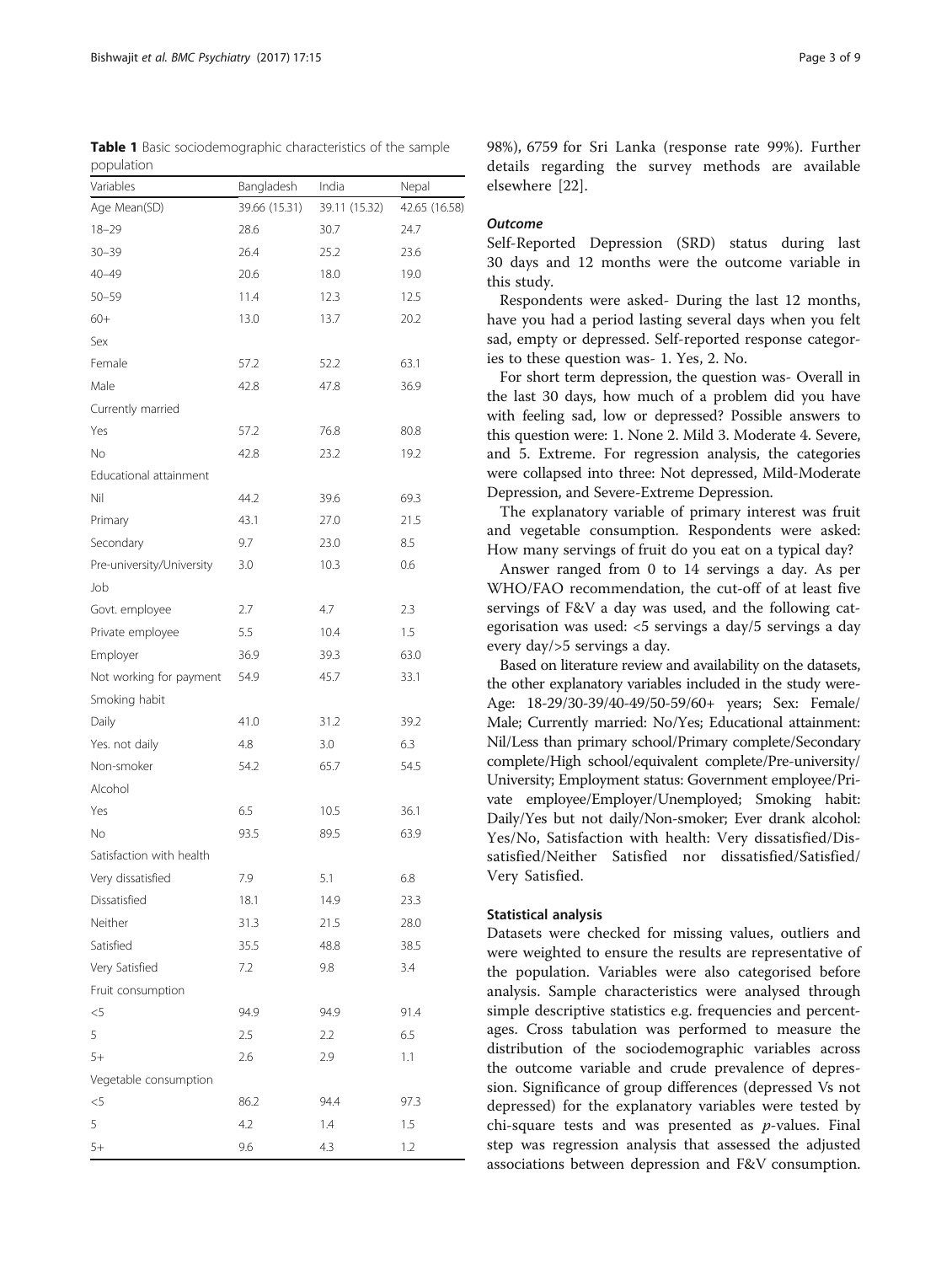| Variables                 | , ,<br>Bangladesh (39) | India (17.7) | Nepal (49.5) |
|---------------------------|------------------------|--------------|--------------|
| Age Mean                  |                        |              |              |
| $18 - 29$                 | 25.2                   | 17.0         | 21.6         |
| $30 - 39$                 | 11.4                   | 20.9         | 21.4         |
| $40 - 49$                 | 19.3                   | 20.0         | 18.2         |
| $50 - 59$                 | 18.3                   | 19.5         | 14.0         |
| $60+$                     |                        |              |              |
| p                         | < 0.001                | < 0.001      | < 0.001      |
| Sex                       |                        |              |              |
| Female                    | 66.2                   | 56.3         | 66.2         |
| Male                      | 33.8                   | 43.7         | 33.8         |
|                           | < 0.001                | < 0.001      | < 0.001      |
| Currently married         |                        |              |              |
| Yes                       | 25.7                   | 21.5         | 21.0         |
| No                        | 74.3                   | 78.5         | 79.0         |
| p                         | < 0.001                | 0.054        | 0.005        |
| Educational attainment    |                        |              |              |
| Nil                       | 48.9                   | 49.2         | 75.2         |
| Primary                   | 41.4                   | 29.8         | 18.4         |
| Secondary                 | 7.9                    | 14.6         | 6.0          |
| Pre-university/University | 1.9                    | 6.4          | 0.5          |
| p                         | < 0.001                | < 0.001      | < 0.001      |
| Job                       |                        |              |              |
| Govt. employee            | 1.8                    | 2.6          | 1.7          |
| Private employee          | 3.9                    | 8.9          | 1.1          |
| Employer                  | 31.1                   | 38.2         | 37.6         |
| Not working for payment   | 63.1                   | 50.3         | 59.5         |
| p                         | < 0.001                | < 0.001      | < 0.001      |
| Smoking habit             |                        |              |              |
| Daily                     | 56.4                   | 58.0         | 53.0         |
| Yes. not daily            | 4.8                    | 4.2          | 6.5          |
| Non-smoker                | 38.8                   | 37.7         | 40.5         |
| p                         | 0.118                  | < 0.001      | 0.211        |
| Alcohol                   |                        |              |              |
| No                        | 5.8                    | 12.9         | 36.2         |
| Yes                       | 94.2                   | 87.1         | 63.8         |
| p                         | 0.117                  | 0.001        | 0.451        |
| Satisfaction with health  |                        |              |              |
| Very dissatisfied         | 11.4                   | 9.5          | 8.7          |
| Dissatisfied              | 23.3                   | 27.1         | 27.3         |
| Neither                   | 33.6                   | 27.1         | 27.3         |
| Satisfied                 | 25.4                   | 31.5         | 33.4         |
| Very Satisfied            | 6.4                    | 4.7          | 3.3          |
|                           | < 0.001                | < 0.001      | < 0.001      |

Table 2 Percentage of population reporting depression during past 12 months, World Health Survey, 2002–03 Table 2 Percentage of population reporting depression during

| past 12 months, World Health Survey, 2002-03 (Continued) |       |         |       |  |  |
|----------------------------------------------------------|-------|---------|-------|--|--|
| Fruit consumption                                        |       |         |       |  |  |
| $<$ 5                                                    | 96.3  | 94.5    | 93.2  |  |  |
| 5                                                        | 2.2   | 2.2     | 6.7   |  |  |
| $5+$                                                     | 1.5   | 3.3     | 0.1   |  |  |
| р                                                        | 0.004 | < 0.001 | 0.177 |  |  |
| Vegetable consumption                                    |       |         |       |  |  |
| $<$ 5                                                    | 86.9  | 95.7    | 97.3  |  |  |
| 5                                                        | 3.4   | 1.6     | 1.5   |  |  |
| $5+$                                                     | 9.7   | 2.7     | 1.2   |  |  |
| р                                                        | 0.156 | 0.005   | 0.139 |  |  |

Only the variables that had a  $p$ -value below 0.025 in the cross-tabs were selected for the regression analysis [\[23](#page-8-0)]. Three separate regression models were run for each country. The outcomes of the regression analysis were reported in terms of adjusted odds ratios (AOR) and corresponding 95% confidence intervals. Analyses were performed with SPSS version 21 and Stata version 12.

#### Results

Basic socioeconomic and demographic characteristics of the study population are presented in Table [1.](#page-2-0) Among all three countries, Nepal had the highest mean age (42.65 years, SD 16.58) and India had lowest (39.11, SD 15.32). Majority of the sample population for all the countries were aged below 30 years and were female. Rate of being currently married was respectively 57.2%, 76.8% and 80.8% for Bangladesh, India and Nepal. Literacy rate was highest for highest for India (41.4%) and lowest for Nepal (31.1%). Unemployment rate was respectively 54.9%, 45.7% and 33.1% for Bangladesh, India and Nepal, and majority of the participants were self-employed. Tobacco smoking was more prevalent than alcohol drinking in all three countries- Bangladesh (45.8 Vs 6.5%), India (34.3 Vs 10.5%), Nepal (45.5 Vs 36.1%). Rate of satisfaction (satisfied and very satisfied) with health was respectively 42.7%, 56.6%, 41.9% for Bangladesh, India and Nepal. Rate of adequate amount of fruit and vegetable consumption was very low for all three countries. Percentage of sample population consuming 5/5+ servings of fruits was respectively 5.1% for both Bangladesh, India and 8.6% for Nepal, and that for vegetable consumption was respectively 13.8%, 5.6%, and 2.7% for Bangladesh, India and Nepal.

#### Prevalence of self-reported depression and its association with the explanatory variables

Table 2 indicates that prevalence of Self-Reported Depression (SRD) was respectively 39%, 17.7%, and 49.9% for Bangladesh, India and Nepal. SRD tended to be more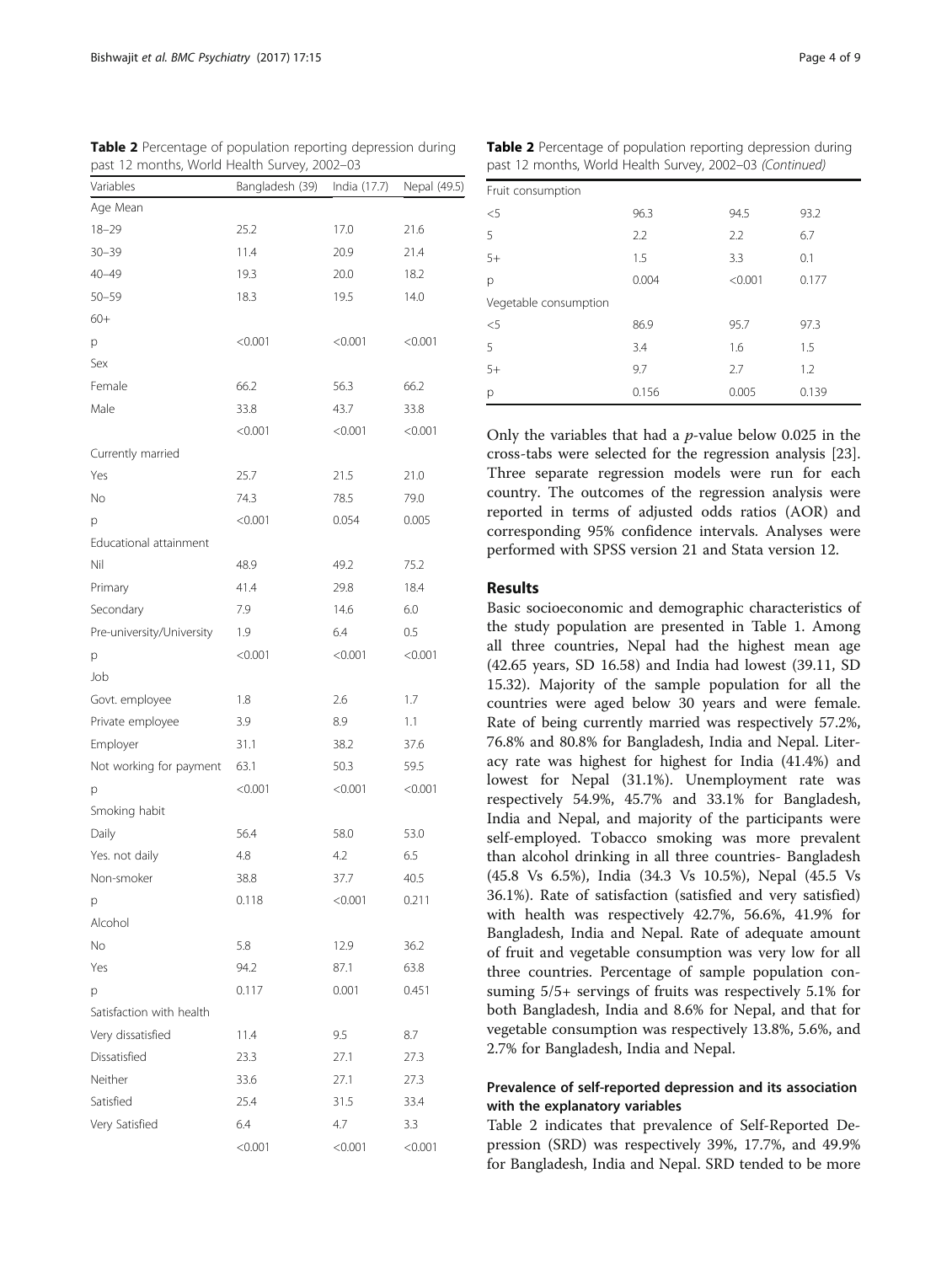<span id="page-4-0"></span>Table 3 Percentage of population reporting depression in past 30 days, World Health Survey, 2002-03

| Variables                 | Bangladesh     |               | India           |               | Nepal           |               |
|---------------------------|----------------|---------------|-----------------|---------------|-----------------|---------------|
|                           | Severe-extreme | Mild-moderate | Severe-extreme  | Mild-moderate | Severe-extreme  | Mild-moderate |
|                           | 14.7           | 44.7          | 11.9            | 33.3          | 17.2            | 36.4          |
| Age                       |                |               |                 |               |                 |               |
| $18 - 29$                 | 15.1           | 12.7          | 17.2            | 18.4          | 10.4            | 18.2          |
| $30 - 39$                 | 18.2           | 12.1          | 20.1            | 15.2          | 10.2            | 21.9          |
| $40 - 49$                 | 17.2           | 22.6          | 19.3            | 18.4          | 18.4            | 20.9          |
| $50 - 59$                 | 17.4           | 25.8          | 13.7            | 23.5          | 27.6            | 15.5          |
| $60+$                     | 32.2           | 26.8          | 29.7            | 24.5          | 33.4            | 23.6          |
| р                         | < 0.001        | < 0.001       | < 0.001         | < 0.001       | < 0.001         | < 0.001       |
| Sex                       |                |               |                 |               |                 |               |
| Female                    | 71.8           | 61.0          | 64.4            | 56.2          | 60.0            | 65.1          |
| Male                      | 28.2           | 39.0          | 35.6            | 43.8          | 40.0            | 34.9          |
| p                         | < 0.001        | < 0.001       | < 0.001         | < 0.001       | 0.002 < 0.001   |               |
| Currently married         |                |               |                 |               |                 |               |
| Yes                       | 33.5           | 20.5          | 26.4            | 21.2          | 15.5            | 20.5          |
| No                        | 66.5           | 79.5          | 73.6            | 78.8          | 84.5            | 79.5          |
| p                         | < 0.001        | < 0.001       | $< 0.001$ 0.003 |               | < 0.001         | < 0.001       |
| Educational attainment    |                |               |                 |               |                 |               |
| Nil                       | 54.6           | 46.0          | 55.7            | 46.3          | 61.2            | 75.0          |
| Primary                   | 37.7           | 42.6          | 28.0            | 29.1          | 26.1            | 18.9          |
| Secondary                 | 6.1            | 8.9           | 12.1            | 18.6          | 11.9            | 5.9           |
| Pre-university/University | 1.7            | 2.5           | 4.2             | $6.0\,$       | 0.9             | 0.2           |
| p                         | < 0.001        | < 0.001       | < 0.001         | < 0.001       | < 0.001         | < 0.001       |
| Employment status         |                |               |                 |               |                 |               |
| Govt. employee            | 1.5            | 2.9           | 1.9             | 3.5           | 2.7             | 2.3           |
| Private employee          | 2.5            | 4.7           | 6.3             | 9.1           | 1.8             | 1.5           |
| Employer                  | 23.4           | 35.4          | 35.9            | 39.1          | 68.9            | 62.6          |
| Not working for payment   | 72.6           | 57.0          | 55.9            | 48.3          | 26.6            | 33.5          |
| p                         | < 0.001        | < 0.001       | < 0.001         | < 0.001       | < 0.001         | < 0.001       |
| Smoking habit             |                |               |                 |               |                 |               |
| Daily                     | 49.0           | 52.9          | 60.4            | 62.8          | 57.3            | 51.2          |
| Yes. not daily            | 5.0            | 4.9           | 2.7             | 3.7           | $6.1$           | $6.4\,$       |
| Non-smoker                | 46.0           | 42.2          | 36.9            | 33.5          | 36.6            | 42.4          |
| p                         | 0.017 < 0.001  |               | < 0.001         | < 0.001       | $< 0.001$ 0.032 |               |
| Alcohol                   |                |               |                 |               |                 |               |
| No                        | 10.3           | 5.5           | 9.9             | 11.3          | 32.7            | 40.3          |
| Yes                       | 89.7           | 94.5          | 90.1            | 88.7          | 67.3            | 59.7          |
| р                         | < 0.001        | < 0.001       | 0.294           | < 0.001       | < 0.001         | < 0.001       |
| Satisfaction with health  |                |               |                 |               |                 |               |
| Very dissatisfied         | 16.9           | $6.4$         | 12.7            | $4.8\,$       | 4.9             | 6.7           |
| Dissatisfied              | 28.2           | 21.2          | 32.6            | 20.5          | 17.5            | 26.0          |
| Neither                   | 27.8           | 36.2          | 24.4            | 29.1          | 25.4            | 30.7          |
| Satisfied                 | 22.8           | 30.6          | 26.1            | 40.8          | 48.5            | 33.9          |
| Very Satisfied            | 4.2            | 5.6           | 4.2             | $4.8\,$       | $3.7\,$         | 2.6           |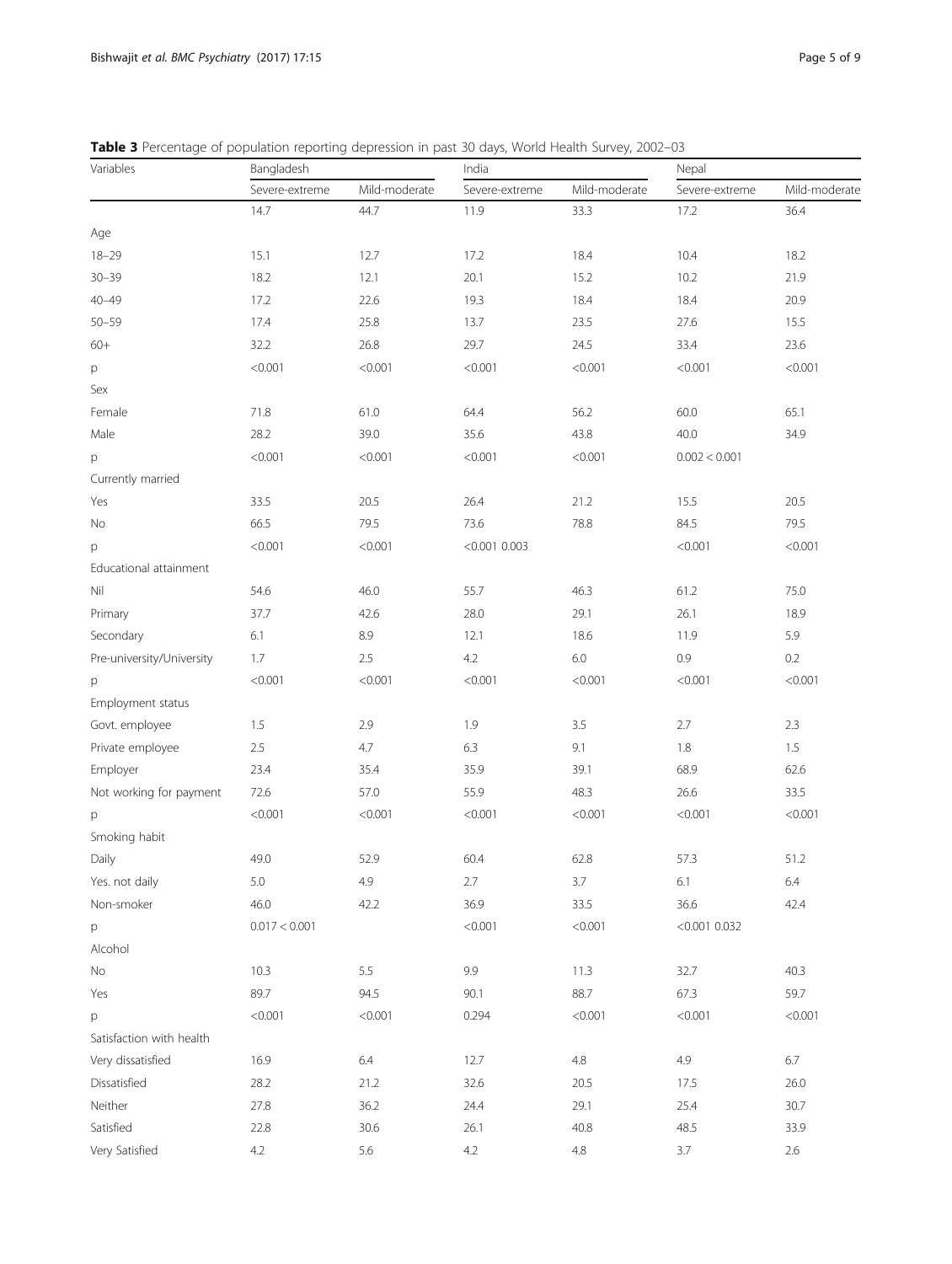| p                     | < 0.001 < 0.001 |         | < 0.001         | < 0.001 | < 0.001         | < 0.001 |
|-----------------------|-----------------|---------|-----------------|---------|-----------------|---------|
| Fruit consumption     |                 |         |                 |         |                 |         |
| $<$ 5                 | 94.8            | 95.5    | 95.1            | 95.6    | 92.8            | 89.8    |
| 5                     | 3.6             | 2.2     | 2.2             | 2.1     | 5.7             | 7.7     |
| $5+$                  | 1.7             | 2.3     | 2.7             | 2.3     | 1.6             | 2.5     |
| P                     | 0.068           | < 0.001 | $< 0.001$ 0.169 |         | $< 0.001$ 0.001 |         |
| Vegetable consumption |                 |         |                 |         |                 |         |
| $<$ 5                 | 88.9            | 85.9    | 95.2            | 94.3    | 96.2            | 97.4    |
| 5                     | 3.3             | 4.0     | 1.2             | 1.7     | 2.2             | 1.2     |
| $5+$                  | 7.7             | 10.1    | 3.6             | 4.0     | 1.6             | 1.4     |
| $\mathsf{P}$          | $< 0.001$ 0.135 |         | $< 0.001$ 0.03  |         | $< 0.001$ 0.15  |         |

Table 3 Percentage of population reporting depression in past 30 days, World Health Survey, 2002-03 (Continued)

prevalent among the younger age groups, female, currently unmarried, having no formal education, having no employment, smoking tobacco and drinking alcohol. Those who reported being very satisfied with health and consuming 5 or 5+ servings of fruits and vegetables were less likely to report suffering from depression.

Prevalence of SRD in past 30 days was shown in table [3.](#page-4-0) Nepal had the highest prevalence of severe to extreme SRD (17.2%) and India had the lowest (11.9%). Mild to moderate SRD was most prevalent in Bangladesh (44.7%) followed by Nepal (36.4%) and India (33.3%). Similar to SRD during past 12 months, that during past 30 days were more prevalent among those were elderly, female, currently unmarried, had no formal education and employment, smoked tobacco, drank alcohol and less prevalent among those who reported satisfaction with health and consuming 5/5+ servings of fruits and vegetables every day.

#### Association between fruit and vegetable consumption and SRD

Results of multivariable regression analysis for the association between frequency of fruit and vegetable consumption during past 12 months and 30 days with SRD were shown in Tables 4 and [5](#page-6-0). Results indicate that compared

to those who consumed five servings of vegetables per day, those who consumed less than five servings had 51%  $[AOR = 1.51; 95\%CI = 0.82-2.76]$  higher odds of reporting depression during past 12 months in India. In Bangladesh, consuming more than five servings of vegetables decreased the odds of SDR by  $32\%$  [AOR = 0.67;  $95\%$ CI = 0.44-1.03]. Compared to those who consumed five servings of fruits per day, the odds of SDR were respectively 86% and 3.1 times higher in Bangladesh and India among those who consumed less than five servings.

In India, those who consumed less than five servings of vegetables were respectively 41% [AOR = 1.41; 95%CI  $= 0.60 - 3.33$  and  $57\%$  [AOR  $= 1.57$ ;  $95\%$ CI  $= 0.93 - 2.64$ ] more likely to report severe-extreme and mild-moderate depression during past 30 days compared to those who consumed five servings a day.

Regarding fruit consumption, compared to those who consumed five servings a day, the odds of severeextreme and mild-moderate SDR were respectively 3.5 times  $[AOR = 3.48; 95\%CI = 1.21-10.01]$  and 45%  $[AOR$ = 1.44; 95%CI = 0.89-2.32] higher in Bangladesh, and 2.9 times  $[AOR = 2.92; 95\%CI = 1.12-7.64]$  and 42% higher  $[AOR = 1.41; 95\%CI = 0.89 - 2.24]$  in Nepal among those who consumed less than five servings a day during last 30 days.

Table 4 Association between frequency of fruit and vegetable consumption and Self-Reported Depression during past 12 months in Bangladesh, India and Nepal. World Health Survey, 2002–03

|                       | Bangladesh        | India                    | Nepal                    |
|-----------------------|-------------------|--------------------------|--------------------------|
| Vegetable consumption | AOR (95%CI)       | AOR (95%CI)              | AOR (95%CI)              |
| 5                     |                   |                          |                          |
| $<$ 5                 | $0.97(0.48-2.01)$ | 1.51 (0.82-2.76)         | $0.98(0.17-3.6)$         |
| $5+$                  | $0.67(0.44-1.03)$ | $1.08(0.73-1.90)$        | $0.99(0.57-1.72)$        |
| Fruit consumption     |                   |                          |                          |
| 5                     | $\sim$            | $\overline{\phantom{a}}$ | $\overline{\phantom{a}}$ |
| $<$ 5                 | 1.85 (0.93-3.69)  | 3.10 (1.57-6.10)         | $0.89(0.47-1.61)$        |
| $5+$                  | $0.81(0.51-1.30)$ | $1.10(0.741 - 1.65)$     | 1.06 (0.79-1.42)         |

N.B. AOR Adjusted odds ratio, CI Confidence Interval. Adjusted for variable with a p-value less than 0.25 in the chi-square tests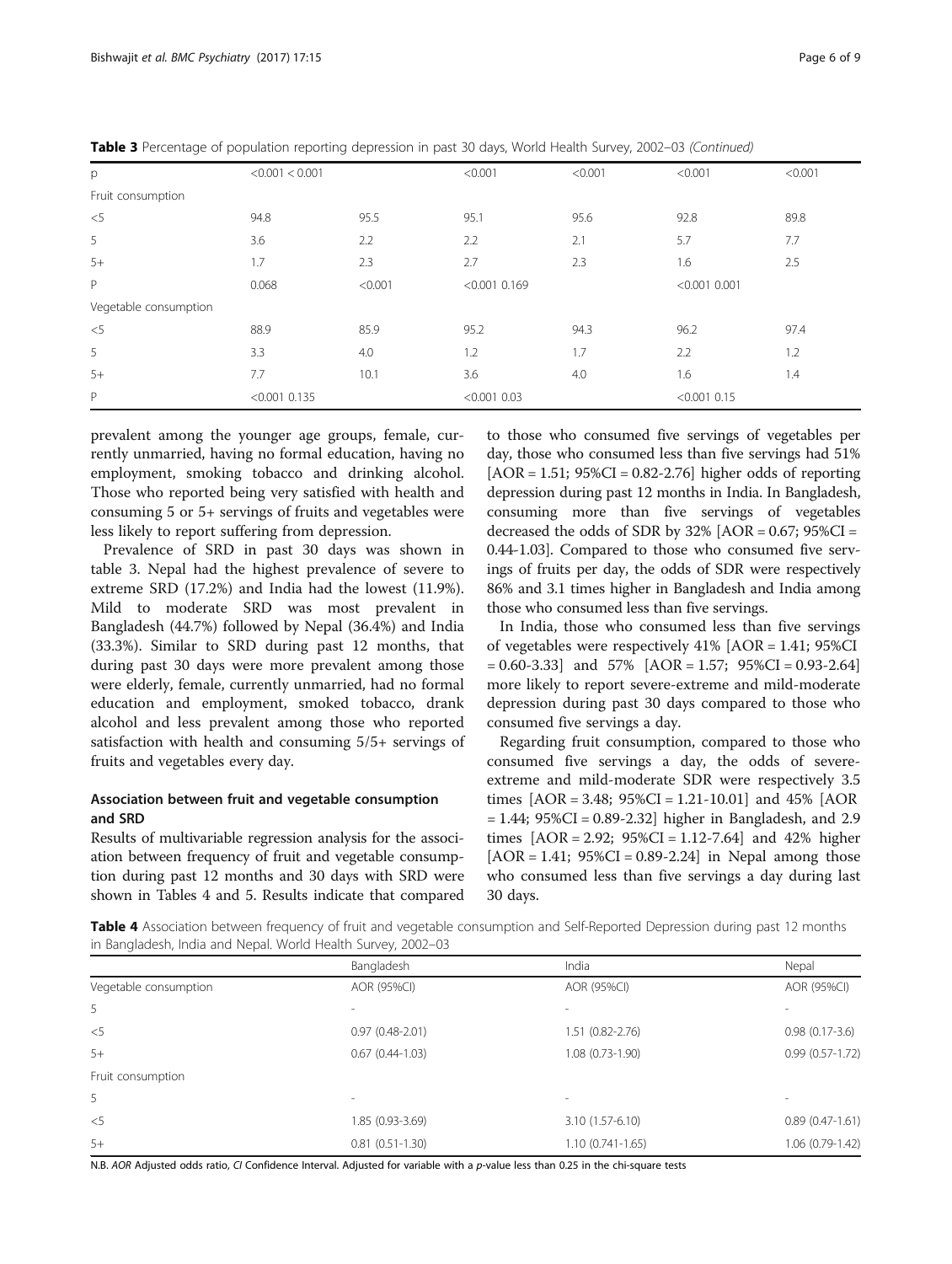| Variables             | Bangladesh         |                      | India                |                      | Nepal               |                     |
|-----------------------|--------------------|----------------------|----------------------|----------------------|---------------------|---------------------|
|                       | Severe-extreme     | Mild-moderate        | Severe-extreme       | Mild-moderate        | Severe-extreme      | Mild-<br>moderate   |
| Vegetable consumption | AOR (95%CI)        | AOR (95%CI)          | AOR (95%CI)          | AOR (95%CI)          | AOR (95%CI)         | AOR (95%CI)         |
| 5                     |                    |                      |                      |                      |                     |                     |
| $<$ 5                 | $1.06(0.7-1.61)$   | $0.96(0.55-1.34)$    | 1.414 (0.60-3.33)    | 1.57 (0.93-2.64)     | $0.89(0.44 - 1.66)$ | $0.93(0.72 - 1.19)$ |
| $5+$                  | $0.967(0.47-1.96)$ | $0.934(0.72 - 1.21)$ | $1.018(0.81 - 2.13)$ | $1.06(0.78-1.43)$    | 1.183 (0.87-1.88)   | $0.898(0.50-1.17)$  |
| Fruit consumption     |                    |                      |                      |                      |                     |                     |
| 5                     |                    |                      |                      |                      |                     |                     |
| $<$ 5                 | 3.48 (1.21-10.01)  | 1.44 (0.89-2.32)     | $0.89(0.34-1.04)$    | $1.08(0.74-1.57)$    | 2.929 (1.12-7.64)   | 1.41 (0.89-2.24)    |
| $5+$                  | 1.127 (0.96-5.14)  | 1.172 (0.68-2.74)    | $0.948(0.31-2.34)$   | $1.001(0.61 - 1.63)$ | 1.076 (0.87-4.02)   | $1.11(0.66 - 2.53)$ |

<span id="page-6-0"></span>Table 5 Association between frequency of fruit and vegetable consumption during past 30 days and Self-Reported Depression in Bangladesh, India and Nepal. World Health Survey, 2002–03

N.B. AOR Adjusted odds ratio, CI Confidence Interval. Adjusted for variable with a p-value less than 0.25 in the chi-square tests

#### **Discussion**

Findings indicate that Nepal had the highest rate of SRD both in the past 12 months and 30 days followed by Bangladesh and India. However, prevalence of mildmoderate depression was highest in Bangladesh as more than two-fifth participants reported being depressed during past 30 days compared to about one-third in Nepal. India had the lowest prevalence of depression of any duration. Explanations for this variation is not within the scope of the present study, however the lowest prevalence of depression among Indians could partly be due their better living standard (In terms of HDI) compared to most other south Asian nations. Material standard of living were reported to be associated with poor physical and mental health outcomes [\[21\]](#page-7-0).

Prevalence of adequate amount (five servings per day) of fruits and vegetable consumption were remarkably low in all three countries. Fruit consumption at five servings/day was highest in India flowed by Nepal and Bangladesh. This could be due the fact that fruit is used as an essential component in traditional festivals and rituals practised by the Hindu communities across India and Nepal. Surprisingly, vegetable consumption (five servings/day) was lowest in India. Despite being a largely vegetarian country and being among the highest F&V producing nation, F&V account for less than one-tenth of total caloric intake among Indians [\[24](#page-8-0)]. This is mainly due to higher dependence on cereal diets, and availability issues due to poor preservation and supply chain infrastructure. Low F&V consumption may also be due to the dietary transition and rapid urbanization these countries are experiencing [\[22\]](#page-8-0). Over the past two decades, South Asian food intake patterns and dietary composition have undergone remarkable changes marked by a shift from a traditional cereal- and vegetable-based and low-meat diet to a high animal-based and low fruits- and vegetable- based diet [\[22\]](#page-8-0). In Bangladesh, consumption of F&V is currently 20% below the recommended daily intake

[[25](#page-8-0)]. In a Nepal, different studies have reported that about 66 to 99.2% of the population were not consuming recommended level of F&V [[26](#page-8-0), [27\]](#page-8-0).

Consistent with previous researches, F&V intake was associated with higher prevalence of SRD in our analysis. Though data are not available for south Asian countries, evidence from developed countries indicate a positive dose—response relationship between F&V consumption with the risk of depression [[28](#page-8-0)–[30](#page-8-0)]. Among Swiss adults, consuming five servings of F&V a day was associated with lower odds of being highly or moderately distressed than consuming less than that [\[28\]](#page-8-0). Cross-sectional studies in the US and Canada also reported positive association between high fruit and vegetable consumption and lower mental distress [[29, 30](#page-8-0)]. A recent metaanalysis on ten studies indicated that F&V consumption was inversely associated with the risk of depression [[31\]](#page-8-0).

#### Strengths and limitations

To our knowledge, this is the first study to focus on F&V consumption and depression in South Asian population. Sample size was reasonably good for all three countries and was representative of the population. Therefore, the findings serve equally usefully to both policy makers and public health and nutrition researchers. As both shortterms and long-term depression were included, the findings produced a clearer picture on the magnitude of depression. Using the standard cut-off of five servings a day provides an internationally comparable prevalence of F&V consumption in the population. Despite these contributions, there are some important limitations that need to be considered to interpret the findings. As the survey was cross-sectional in nature, it does not allow making any causal inference of the associations. Also, since the direction of the association is not possible to know, low intake of F&V among subjects with depression could also be a result of reduced appetite. Last but not least, information on F&V intake and depression were self-reported, hence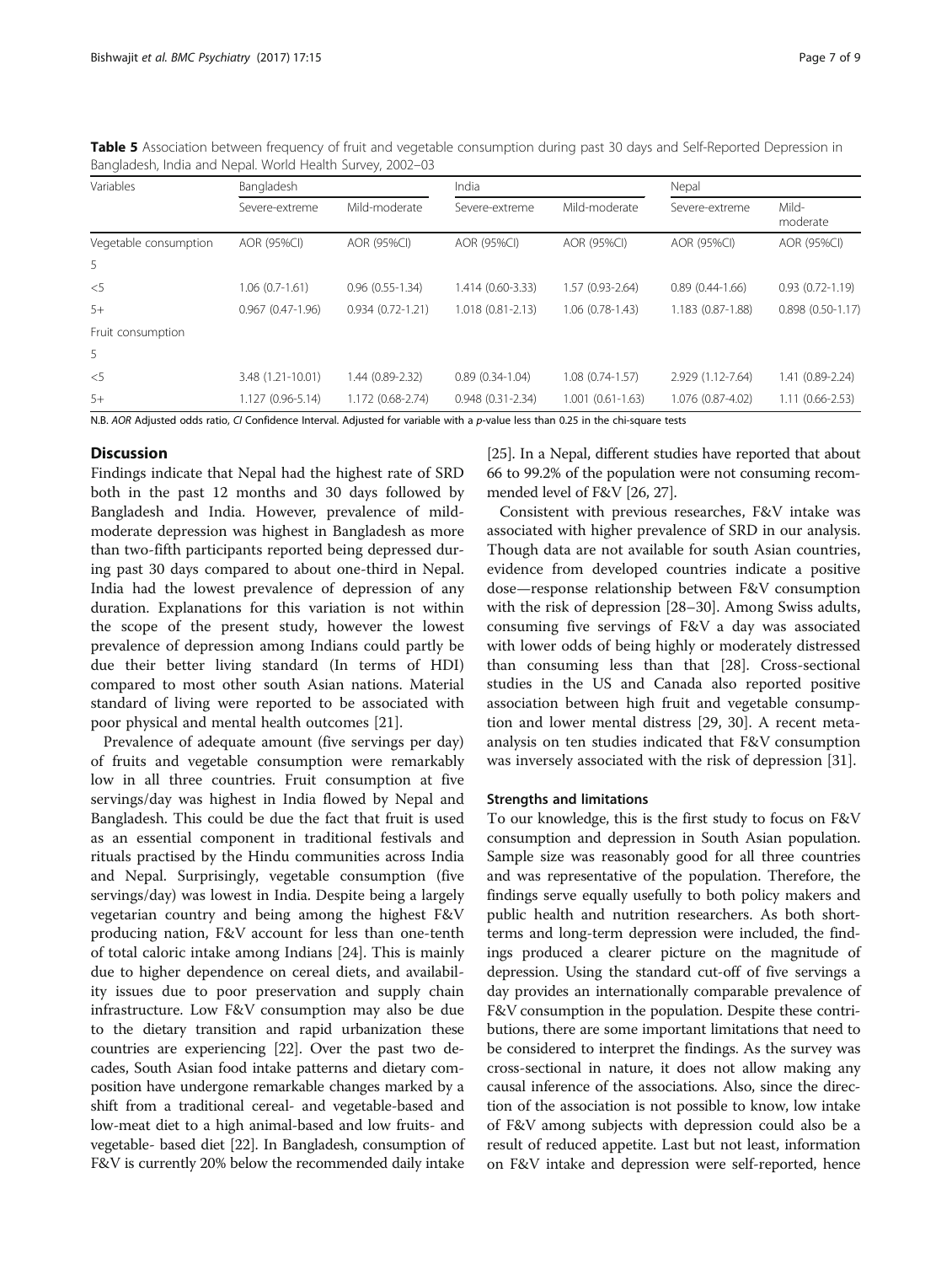<span id="page-7-0"></span>there remains a possibility of under/over reporting and recall error.

#### Conclusion

In conclusion, prevalence of depression was high in all countries and was more prevalent among subjects who reported less than adequate level of F&V intake. An alarmingly large proportion of sample population did not adhere to the recommended amount of F&V consumption. Although the basic therapeutic approach for depression is pharmacological treatment, many clinical psychiatrists consider non-pharmacological approaches as an essential component of treatment. Non-pharmacological interventions such as dietary modification by encouraging higher consumption of F&V should be given more programmatic attention. The widespread production of F&V offers the opportunity for mass intervention of depression. In order to promote F&V consumption at national level, nutrition education and dietary behaviour changing programs can be integrated with community health projects. Addressing the barriers to access to F&V should also be taken into consideration in national food and nutrition security agenda. More in-depth studies are required to understand the barriers to and behavioral factors associated with F&V consumption.

#### Abbreviations

DALYs: Disability-adjusted life years; GBD: Global burden of disease; LMICs: Low and middle-income counties; MDD: Major depressive disorder; NCDs: Non-communicable chronic disease; SRD: Self-reported depression; SWB: Social well-being; YLDs: Years lived with disability

#### Acknowledgements

We sincerely acknowledge the provision of datasets of WHO, and the participants for taking part in the survey.

#### Funding

None.

#### Availability of data and materials

Datasets used in this study are available upon request to WHO data repository.

#### Authors' contributions

Study concept and design: GB. Data collection: GB. Data analysis and interpretation: GB, DPO, SY, STF. Drafting and revision: DPO, SG, SY, STF, ZCF. Final approval: all authors.

#### Competing interests

None declared.

#### Consent for publication

Not applicable.

#### Ethical approval and consent to participate

WHS surveys are approved by the ethical review board of WHO. Informed Consent Forms were signed by participants before participation in the survey. If the respondent was unable to read and sign the form he/she was assisted by the interviewer to do so. Participation was completely voluntary and the respondent had the choice to refuse to take part in the interview.

#### Author details

<sup>1</sup>Institute of Nutrition and Food Science, University of Dhaka, Dhaka 1000 Bangladesh. <sup>2</sup> School of Psychology, Bangor University, Bangor, Wales, UK.<br><sup>3</sup> Department of Sociology, University of Dhaka, Dhaka, 1000, Bangladesh. <sup>3</sup>Department of Sociology, University of Dhaka, Dhaka 1000, Bangladesh. 4 School of International Development and Global Studies, University of Ottawa, Ottawa, Canada. <sup>5</sup>School of Medicine and Health Management, Tongji Medical College, Huazhong University of Science and Technology, Wuhan, China.

#### Received: 15 October 2016 Accepted: 9 January 2017 Published online: 14 January 2017

#### References

- 1. Ferrari AJ, Somerville AJ, Baxter AJ, et al. Global variation in the prevalence and incidence of major depressive disorder: a systematic review of the epidemiological literature. Psychol Med. 2013;43(3):471–81.
- 2. Moussavi S, Chatterii S, Verdes E, Tandon A, Patel V, Ustun B, Depression, chronic diseases, and decrements in health: results from the World Health Surveys. Lancet. 2007;370(9590):851–8.
- 3. Murray CJ, Vos T, Lozano R, et al. Disability-adjusted life years [DALYs] for 291 diseases and injuries in 21 regions, 1990–2010: a systematic analysis for the global burden of disease study 2010. Lancet. 2012;380(9859):2197–23.
- 4. Kastrup MC, Ramos AB. Global mental health. Dan Med Bull. 2007;54(1):42–3.
- 5. Ustün TB, Ayuso-Mateos JL, Chatterji S, Mathers C, Murray CJ. Global burden of depressive disorders in the year 2000. Br J Psychiatry. 2004;184:386–92.
- 6. Kessler RC, Aguilar-Gaxiola S, Alonso J, Chatterji S, Lee S, Ormel J, Ustün TB, Wang PS. The global burden of mental disorders: an update from the WHO World Mental Health (WMH) surveys. Epidemiol Psichiatr Soc. 2009;18(1):23–33.
- 7. Hidaka BH. Depression as a disease of modernity: explanations for increasing prevalence. J Affect Disord. 2012;140(3):205–14.
- 8. Bhugra D, Mastrogianni A. Globalisation and mental disorders. Overview with relation to depression. Br J Psychiatry. 2004;184:10–20.
- 9. Serrano Ripoll MJ, Oliván-Blázquez B, Vicens-Pons E, et al. Lifestyle change recommendations in major depression: Do they work? J Affect Disord. 2015;183:221–8.
- 10. Rubin RR, Wadden TA, Bahnson JL, et al. Impact of intensive lifestyle intervention on depression and health-related quality of life in type 2 diabetes: the Look AHEAD Trial. Diabetes Care. 2014;37(6):1544–53.
- 11. Akbaraly TN, Brunner EJ, Ferrie JE, Marmot MG, Kivimaki M, Singh-Manoux A. Dietary pattern and depressive symptoms in middle age. Brit J Psychiatry. 2009;195:408–13.
- 12. Mihrshahi S, Dobson AJ, Mishra GD. Fruit and vegetable consumption and prevalence and incidence of depressive symptoms in mid-age women: results from the Australian longitudinal study on women's health. Eur J Clin Nutr. 2015;69:585–91.
- 13. Reddy MS. Depression: the disorder and the burden. Indian J Psychol Med. 2010;32(1):1–2.
- 14. Miller HE, Rigelhof F, Marquart L, Prakash A, Kanter MJ. Antioxidant content of whole grain breakfast cereals, fruits and vegetables. Am Coll Nutr. 2000; 19(3 Suppl):312S–9S.
- 15. Kodydková J, Vávrová L, Zeman M, Jirák R, Macásek J, Stanková B, Tvrzická E, Zák A. Antioxidative enzymes and increased oxidative stress in depressive women. Clin Biochem. 2009;42(13–14):1368–74.
- 16. Maes M, Mihaylova I, Kubera M, Uytterhoeven M, Vrydags N, Bosmans E. Increased 8-hydroxy-deoxyguanosine, a marker of oxidative damage to DNA, in major depression and myalgic encephalomyelitis/chronic fatigue syndrome. Neuro Endocrinol Lett. 2009;30(6):715–22.
- 17. Ford DE, Erlinger TP. Depression and C-reactive protein in US adults: data from the third national health and nutrition examination survey. Arch Intern Med. 2004;164(9):1010–4.
- 18. Ford ES, Mokdad AH, Giles WH, Brown DW. The metabolic syndrome and antioxidant concentrations: findings from the third national health and nutrition examination survey. Diabetes. 2003;52(9):2346–52.
- 19. Uraiwan K, Nawi Ng, Hoang Van Minh et al. Fruit and vegetable consumption in rural adults population in INDEPTH HDSS sites in Asia. Glob Health Action. 2009; 2: [10.3402/gha.v2i0.1988](http://dx.doi.org/10.3402/gha.v2i0.1988).
- 20. Hall JN, Moore S, Harper SB, Lynch JW. Global variability in fruit and vegetable consumption. Am J Prev Med. 2009;36(5):402–409.e5.
- 21. Vishwa M. Production high, but Indians eating less fruits and veggies. The Times of India. 2016. [https://goo.gl/cljSll.](https://goo.gl/cljSll) Accessed 23 Apr 2016.